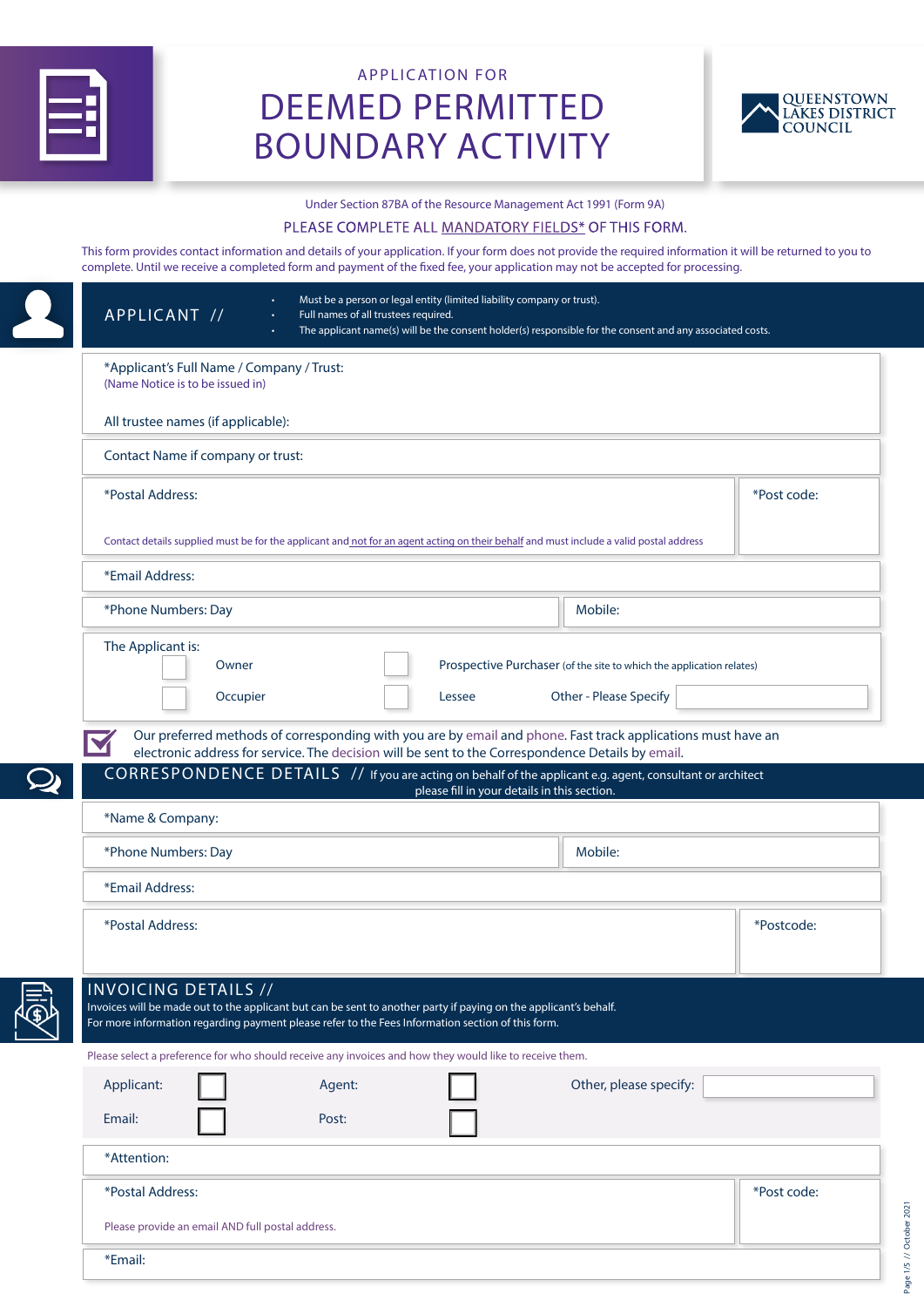

| <b>Owner Name:</b>                                                                                                                |  |  |
|-----------------------------------------------------------------------------------------------------------------------------------|--|--|
| <b>Owner Address:</b>                                                                                                             |  |  |
| If the property has recently changed ownership please indicate on what date (approximately) AND the names of the previous owners: |  |  |
| Date:                                                                                                                             |  |  |
| Names:                                                                                                                            |  |  |



# \*Attention: Details are the same as above Applicant: Landowner: Other, please specify: DE VELOPMENT CONTRIBUTIONS INVOICING DE TAILS // If it is assessed that your consent requires payment of development contributions, any related correspondence and invoices will be sent via email. Invoices will be addressed to the person responsible for paying development contributions (e.g owner, business owner, leaseholder...) but can be sent to another party paying on their behalf. For more information please see appendix 1 at the end of this form. Please select a preference for who should receive any invoices.

[Click here for further information and our estimate request form](https://www.qldc.govt.nz/planning/development-contributions/)

\*Email:

# DETAILS OF SITE // Legal description field must list legal descriptions for all sites pertaining to the application.

Address / Location to which this application relates:

Legal Description: Can be found on the Computer Freehold Register or Rates Notice - e.g Lot x DP xxx (or valuation number)

District Plan Zone(s):

| $\sum_{i=1}^{n}$ | SITE VISIT REQUIREMENTS // Should a Council officer need to undertake a site visit please answer the<br>questions below               |                       |
|------------------|---------------------------------------------------------------------------------------------------------------------------------------|-----------------------|
|                  | Is there a gate or security system restricting access by council?<br>Is there a dog on the property?                                  | N <sub>O</sub><br>YES |
|                  | Are there any other hazards or entry restrictions that council staff need to be aware of?<br>If'yes' please provide information below | <b>NO</b>             |
|                  |                                                                                                                                       |                       |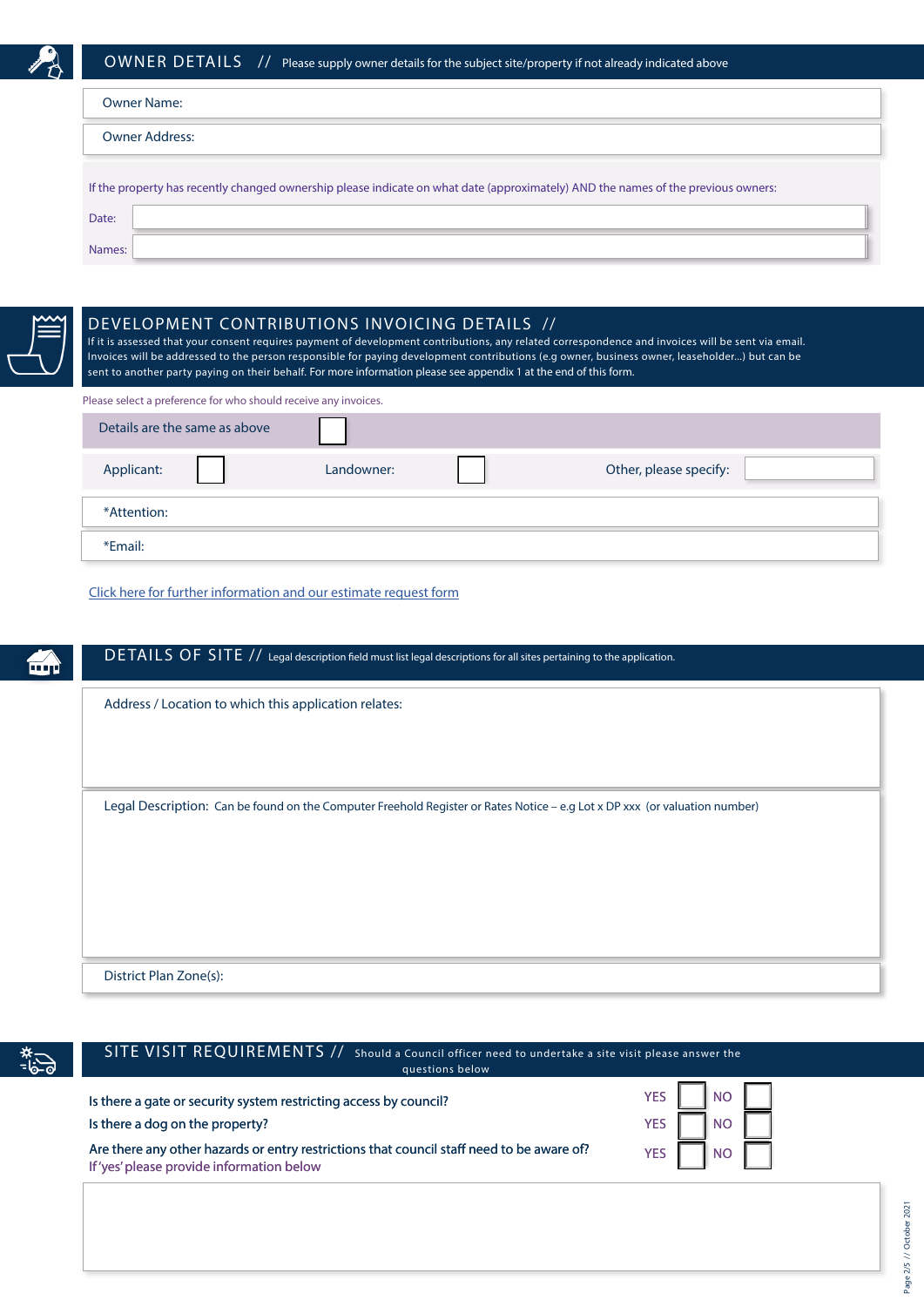# PRE-APPLICATION MEETING OR URBAN DESIGN PANEL

Have you had a pre-application meeting with QLDC or attended the urban design panel regarding this proposal?

Yes **No Copy of minutes attached** 

If 'yes', provide the reference number and/or name of staff member involved:

# DESCRIPTION OF THE PROPOSAL

Consent is sought to:

# INFORMATION REQUIRED TO BE SUBMITTED // Attach to this form any information required

To be accepted for processing, your application should include the following:

A description of the activity Computer Freehold Register for the property (no more than 3 months old)

and copies of any consent notices and covenants (Can be obtained from Land Information NZ at https://www.linz.govt.nz/).  $\sum_{i=1}^{n}$ 



A plan (drawn to scale) of the site at which the activity is to occur, showing the height, shape and location of the proposed activity.

The full name and address of each owner of the site

The full name and address of each owner of an allotment with an infringed boundary

Written approval from each owner of an allotment with an infringed boundary (Form 8B) including signatures on the plan [- Click here f](https://www.qldc.govt.nz/media/gdff3mmy/qldc-affected-persons-approval-form-8a-oct2017.pdf)or the Form 8B

We prefer to receive applications electronically – please see Appendix 2 – [Naming of Documents Guide](#page-4-0) for how documents should be named. Please ensure documents are scanned at a minimum resolution of 300 dpi. Each document should be no greater than 10mb

# PRIVACY INFORMATION

The information you have provided on this form is required so that your application can be processed under the Resource Management Act 1991 and may also be used in statistics collected and provided to the Ministry for the Environment and Queenstown Lakes District Council. The information will be stored on a public register and may be made available to the public on request or on the company's or the Council's websites.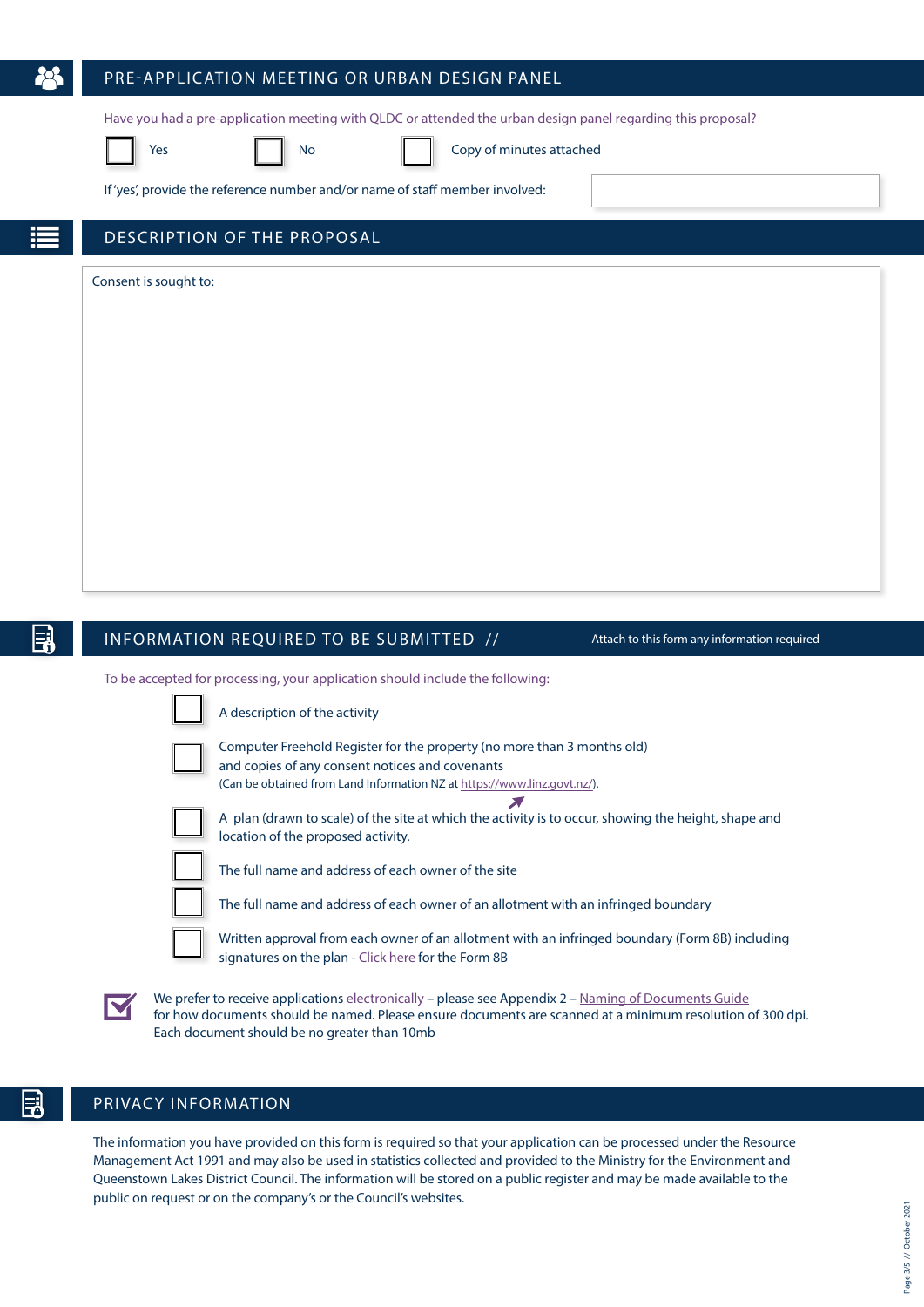Section 36 of the Resource Management Act 1991 deals with administrative charges and allows a local authority to levy charges that relate to, but are not limited to, carrying out its functions in relation to receiving, processing and granting of resource consents (including certificates of compliance and existing use certificates).

All charges related to the processing of a deemed permitted boundary activity application are payable prior to issuing of the decision.

LIABILITY FOR PAYMENT – Please note that by signing and lodging this application form you are acknowledging that the details in the invoicing section are responsible for payment of invoices and in addition will be liable to pay all costs and expenses of debt recovery and/or legal costs incurred by QLDC related to the enforcement of any debt.

DEVELOPMENT CONTRIBUTIONS – Your development, if granted, may also incur development contributions under the Local Government Act 2002. You will be liable for payment of any such contributions.

A list of Consent Charges is available on the on the Resource Consent Application Forms section of the QLDC website. If you are unsure of the amount to pay, please call 03 441 0499 and ask to speak to our duty planner.

Please ensure to reference any banking payments correctly. Incorrectly referenced payments may cause delays to the processing of your application whilst payment is identified.

Please note that if the Applicant has outstanding fees owing to Council in respect of other applications, Council may choose to apply the initial fee to any outstanding balances in which case the initial fee for processing this application may be deemed not to have been paid.

S.

#### PAYMENT // A fixed fee must be paid prior to or at the time of the application and proof of payment submitted.

Please reference your payments as follows:

Applications yet to be submitted: RM followed by first 5 letters of applicant name e.g RMJONES

Applications already submitted: Please use the RM# reference that has been assigned to your application, this will have been emailed to yourself or your agent.

Please note processing will not begin until payment is received (or identified if incorrectly referenced).

Fixed Fee for Deemed Permitted Boundary Activity : \$500.00 incl GST

I confirm payment by:

Bank transfer to account 02 0948 0002000 000 (If paying from overseas swiftcode is - BKNZNZ22)



Invoice for initial fee requested and payment to follow

Manual Payment at reception (can only be accepted once application has been lodged and acknowledgment email received with your unique reference number)

| *Reference                    |  |
|-------------------------------|--|
| *Amount Paid<br>Please select |  |
| *Date of Payment              |  |